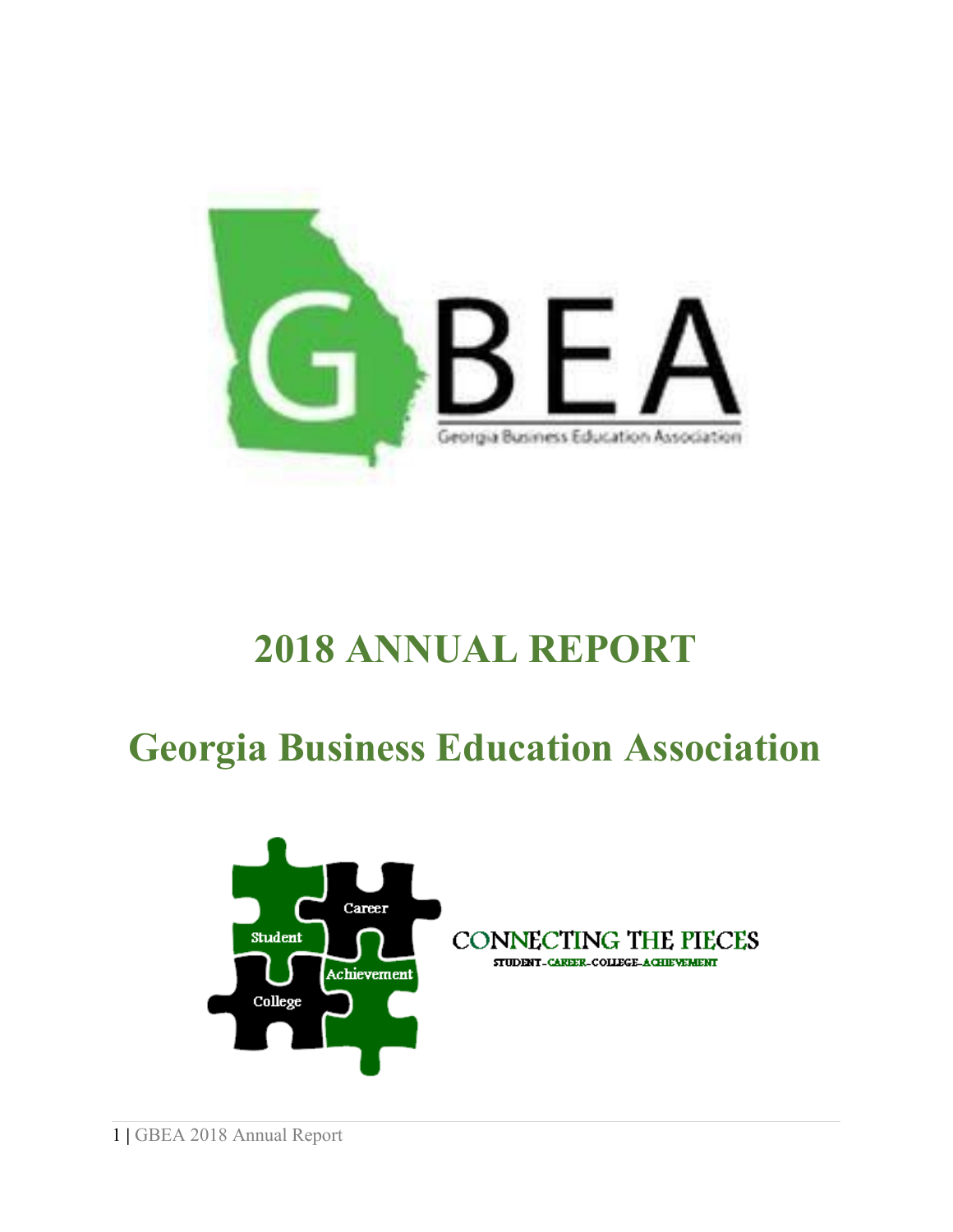## **CONTENTS**

| Introduction                       | 3              |
|------------------------------------|----------------|
| <b>GBEA Executive Board</b>        | 5              |
| <b>GBEA Governing Board</b>        | $\overline{7}$ |
| <b>Ex-Officio Board Members</b>    | 8              |
| <b>GBEA</b> Membership             | 8              |
| <b>GBEA</b> Happenings             | 9              |
| <b>Officer Reports</b>             |                |
| President                          | 11             |
| President-Elect                    | 12             |
| <b>Vice President</b>              | 13             |
| <b>Membership Director</b>         | 14             |
| Treasurer                          | 15             |
| <b>GBEA Publications/Online</b>    |                |
| <b>GBEA</b> Journal                | 16             |
| <b>GBEA</b> Website                | 17             |
| <b>GBEA</b> Social Media and Email | 17             |
| <b>Awards and Recognitions</b>     | 18             |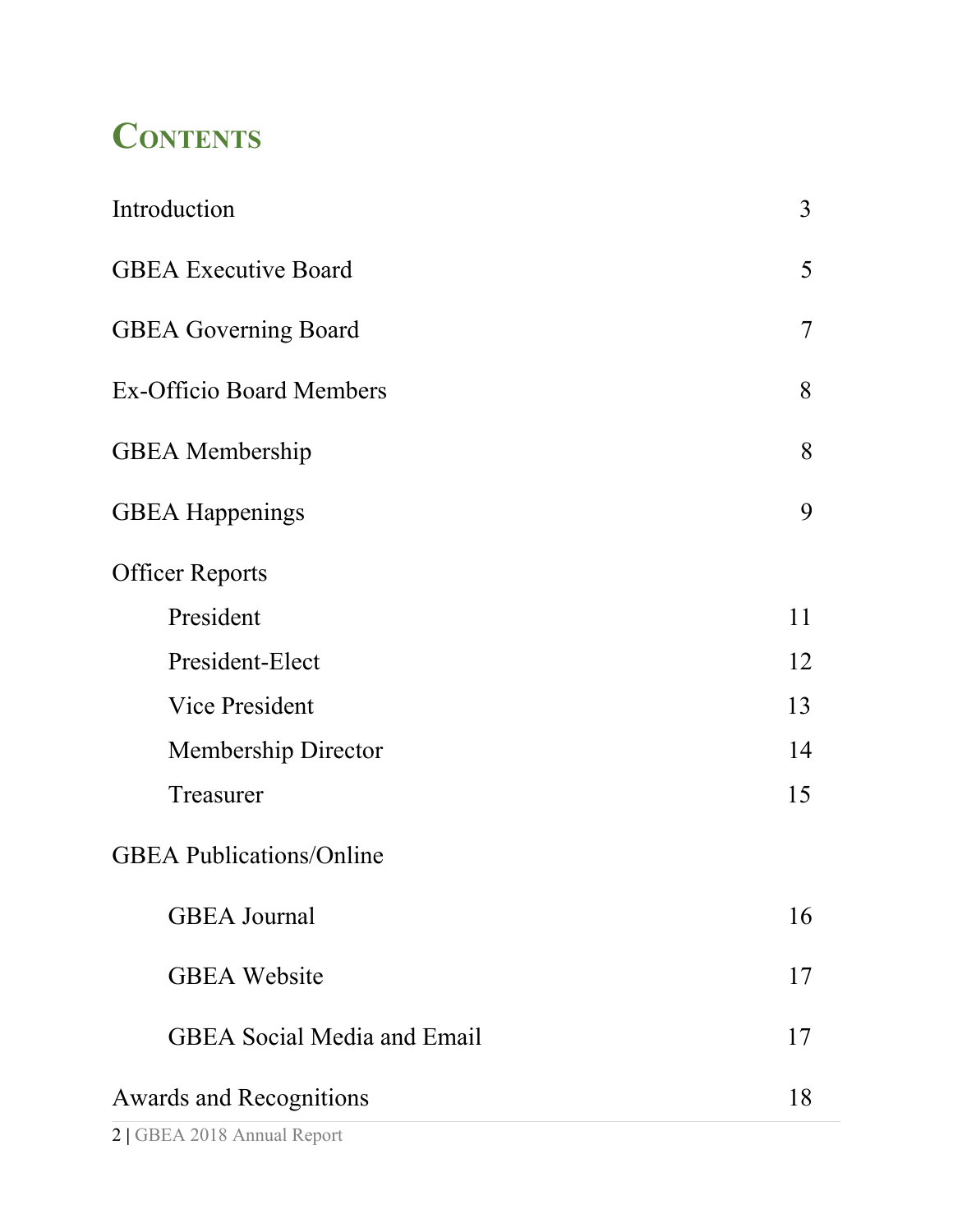## **INTRODUCTION**

Georgia Business Education Association (GBEA) is a professional association for business and information technology educators at the middle, secondary, and post-secondary levels. The purpose of GBEA is to promote quality education in all phases of business and to encourage professional growth and cooperative interaction among all individuals involved in this field of education.

The **Georgia Business Education Association (GBEA)** is an affiliate of the Georgia Association for Career & Technical Education (GACTE), the national Association for Career & Technical Education (ACTE), the National Business Education Association (NBEA) and the Southern Business Education Association (SBEA).

Working with these organizations, we strive to provide members the opportunity to become part of a collective voice that can influence issues and policies that impact career and business education. As members, teachers can network with each other to gain useful ideas and techniques to utilize in their classroom as well as participate in professional development at the local, state, and national levels.

### **GBEA VISION**

The Georgia Business Education Association is the foremost professional organization that

- Represents education for / about business
- Supports instruction for preparing individuals to function effectively within the global and competitive economy, and
- Provides leadership for the direction of business education.

### **GBEA MISSION**

The Georgia Business Education Association serves individuals and groups involved in instruction, administration, research and dissemination of information for / about business at all instructional levels as they successfully accomplish the following purposes of business education:

- Prepare individuals to be knowledgeable and ethical decision makers in their roles as consumers, workers, and citizens in our economic system
- Prepare individuals to understand the role and structure of business in our global and competitive economy
- Prepare individuals to manage personal business affairs
- Develop and refine communications, analytical, computational, and technological skills necessary for business and economic applications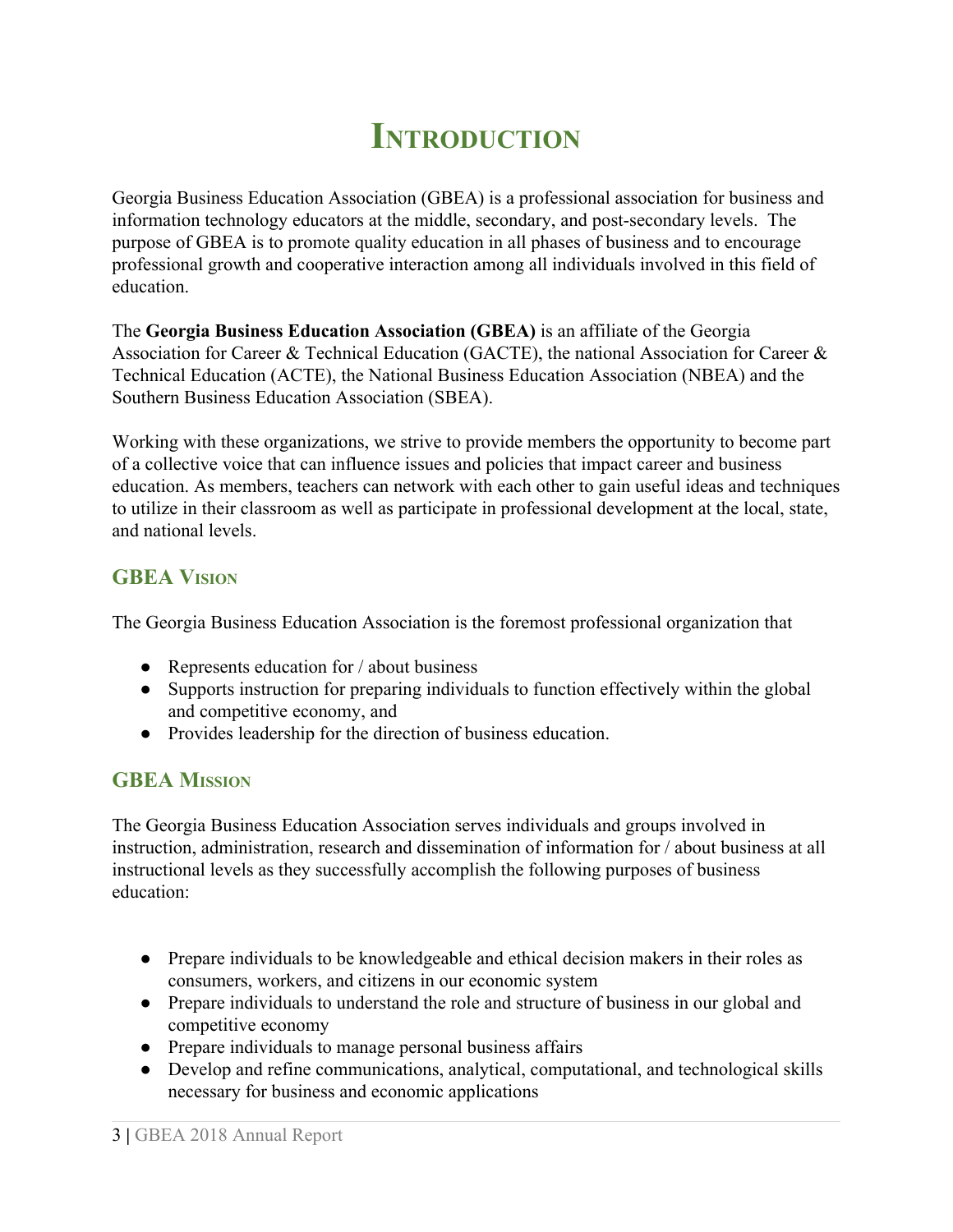- Provide opportunities for leadership development including, but not limited to membership in GBEA, SBEA, NBEA, ACTE, and GACTE
- Develop a personal commitment to lifelong learning
- Prepare students for leadership roles through activities of the Future Business Leaders of America, Phi Beta Lambda and NBEA
- Recognize outstanding business educators and students
- Obtain legislative support for business education programs

### **GBEA ANNUAL REPORT**

The Georgia Business Education Association holds two meetings a year; one meeting during the Georgia Association for Career and Technical Education Summer Leadership Conference and the other at the GBEA Annual Conference for the general membership.

The Governing Board meets in July, September, November, and March at a minimum, as well "as needed" to facilitate the business of the Association. The summer meeting is held in July. The fall meeting is held in September. Statewide representation on the Board is achieved through the election/appointment of the fourteen executive and governing board members. Communications between the president and board members provide opportunities for additional initiatives to be discussed.

Additionally, the GBEA board continued to focus on

- Increasing membership in all professional organizations
- Continuously promoting Business and Computer Science at all levels
- Providing services and professional opportunities for members
- Supporting and promoting FBLA/PBL student organizations
- Strengthening the legislative network
- Managing GBEA operations efficiently and effectively.

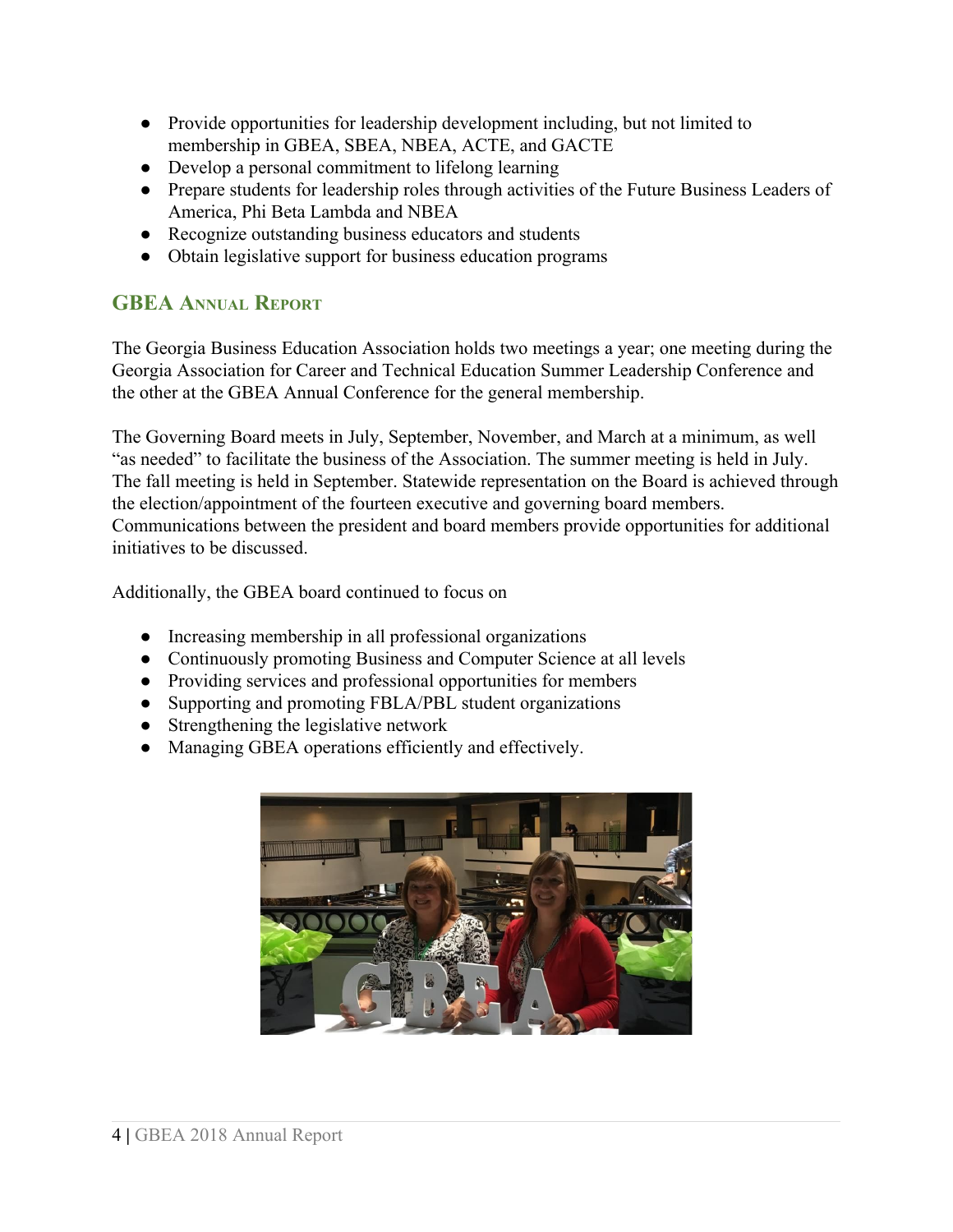## **GBEA EXECUTIVE BOARD 2017-2018**

The executive board consists of the offices of president, president-elect, past president, vice president, secretary, and treasurer. All executive board members serve a three-year term. The term of office begins and ends at the GACTE Summer Conference.

**Susan Little**............................................................................................. Past President Mary Persons High School, 310 Montpelier Ave, Forsyth, GA 31029 478-994-2812 Susan.little@mcschools.org

**Laura Edwards**............................................................................................... President Bowdon High School, 504 W. College St., Bowdon, GA 30108 770-258-5408 Laura.edwards@carrollcountyschools.com

**Shayna Moses**......................................................................................... President Elect Villa Rica High School, 600 Rocky Branch Rd., Villa Rica, GA 30108 770-459-5185 Shayna.moses@carrollcountyschools.com

**Stephanie Windon**...................................... GACTE Business Division Vice President Warner Robins High School, 401 S. Davis Dr., Warner Robins, GA 31088 478-929-7877 Stephanie.windon@hcbe.net

**Tara Whitteker**............................................................................................. Secretary Wayne County High School, 1 Jacket Drive, Jesup, GA 31545 912-427-1088 twhitteker@wayne.k12.ga.us

**Jasmine El-Jourbagy**..................................................................................... Treasurer Newton College and Career Academy, 144 Ram Dr., Covington, GA 30014 678-625-6769 El-jourbagy.jasmine@newton.k12.ga.us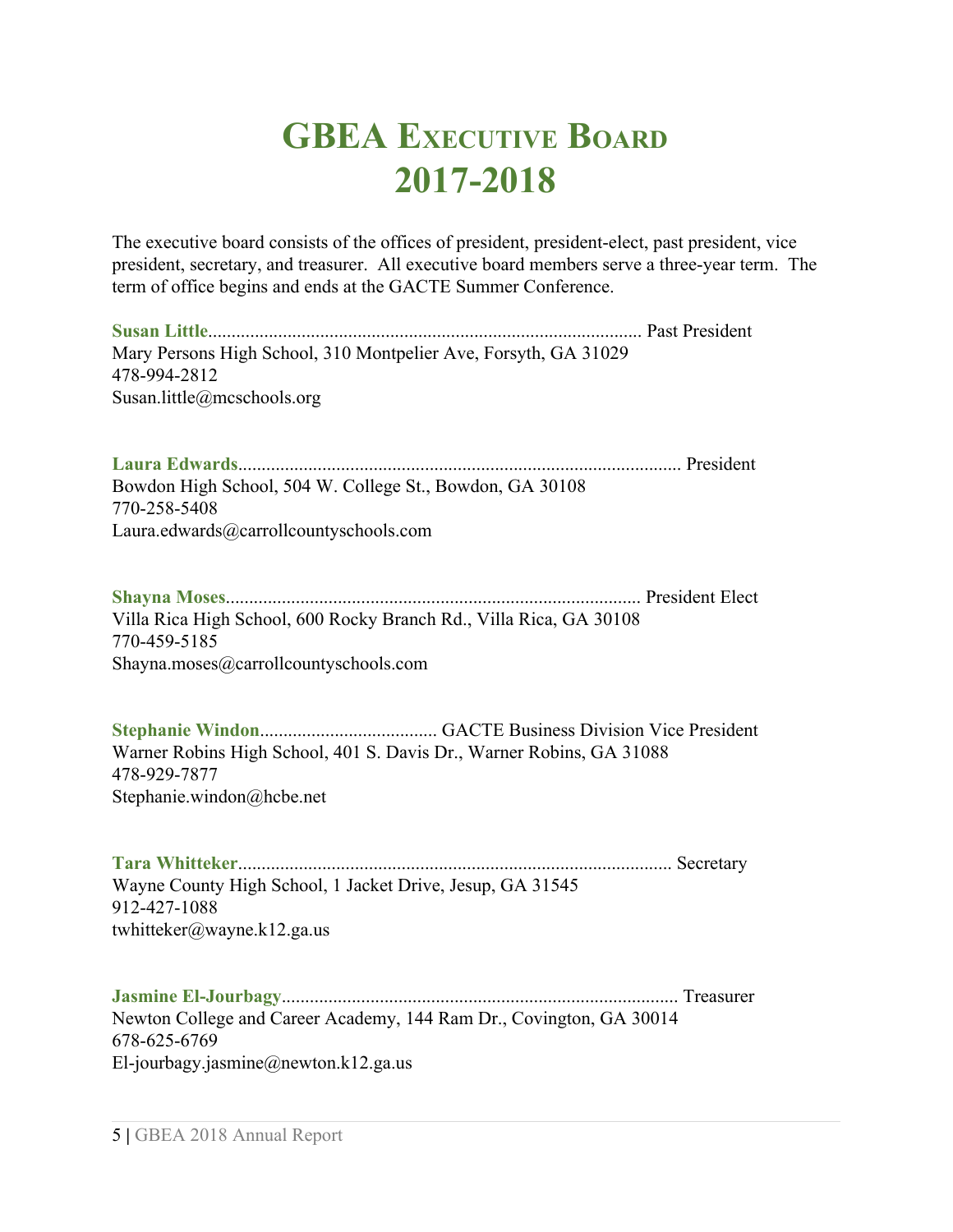## **GBEA EXECUTIVE BOARD 2018-2019**

The executive board consists of the offices of president, president-elect, past president, vice president, secretary, and treasurer. All executive board members serve a three-year term. The term of office begins and ends at the GACTE Summer Conference.

**Laura Edwards**............................................................................................... Past President Bowdon High School, 504 W. College St., Bowdon, GA 30108 770-258-5408 Laura.edwards@carrollcountyschools.com

**Shayna Moses**......................................................................................................... President Villa Rica High School, 600 Rocky Branch Rd., Villa Rica, GA 30108 770-459-5185 Shayna.moses@carrollcountyschools.com

**Sonia Coile**...................................................................................................... President Elect Madison County High School, 600 Madison St Danielsville, GA 30633 706-540-1914 scoile@madison.k12.ga.us

**Alex Collins…...**................................................. GACTE Business Division Vice President Screven County High School, 110 Halcyondale Road Sylvania, GA 30467 912-425-1404 alex.collins@screven.k12.ga.us

**Tara Whitteker**...................................................................................................... Secretary Wayne County High School, 1 Jacket Drive, Jesup, GA 31545 912-427-1088 twhitteker@wayne.k12.ga.us

**Jasmine El-Jourbagy**............................................................................................. Treasurer Newton College and Career Academy, 144 Ram Dr., Covington, GA 30014 678-625-6769 El-jourbagy.jasmine@newton.k12.ga.us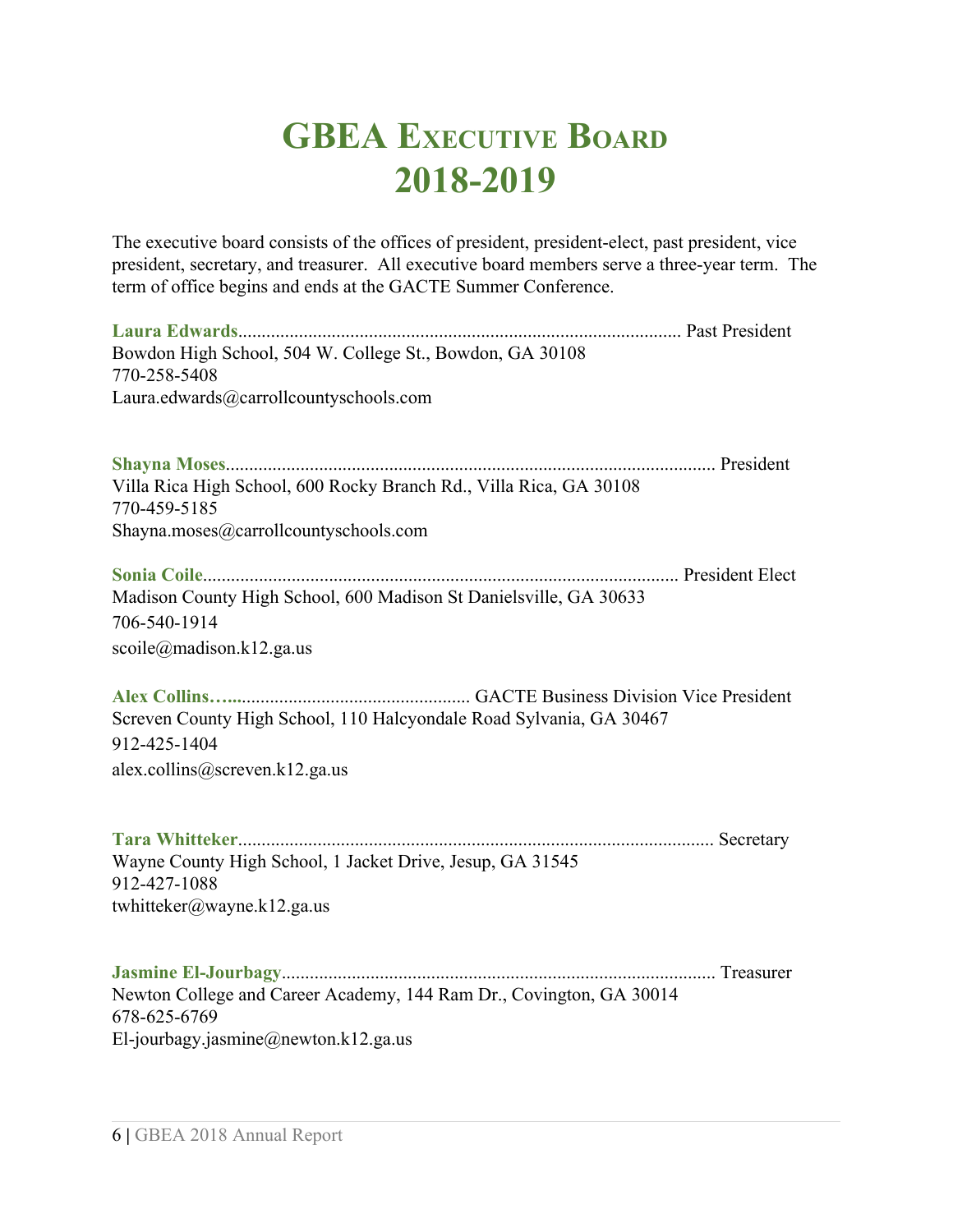## **GOVERNING BOARD 2017-2018**

The governing board consists of the chaired committees; awards, legislative advocacy, membership director, professional development chair, and public relations. All governing board members serve a three-year term. The term of office begins and ends at the GATE Summer Conference.

| Membership Director            | Shannon Anderson-Rush |
|--------------------------------|-----------------------|
| Awards Chair                   | Elnora Hill           |
| <b>Public Relations Chair</b>  | Sonia Coile           |
| Nominating Chair               | Susan Little          |
| Professional Development Chair | Vershonda Glover      |
| Legislative Advocacy Chair     | Victor Turner         |

### **2018-2019**

The governing board consists of the chaired committees; awards, legislative advocacy, membership director, professional development chair, and public relations. All governing board members serve a three-year term. The term of office begins and ends at the GATE Summer **Conference** 

| Membership Director            | Shannon Anderson-Rush   |
|--------------------------------|-------------------------|
| Awards Chair                   | Elnora Hill             |
| <b>Public Relations Chair</b>  | Vacant                  |
| Nominating Chair               | Laura Edwards           |
| Professional Development Chair | <b>Sharon Komanecky</b> |
| Legislative Advocacy Chair     | <b>New</b>              |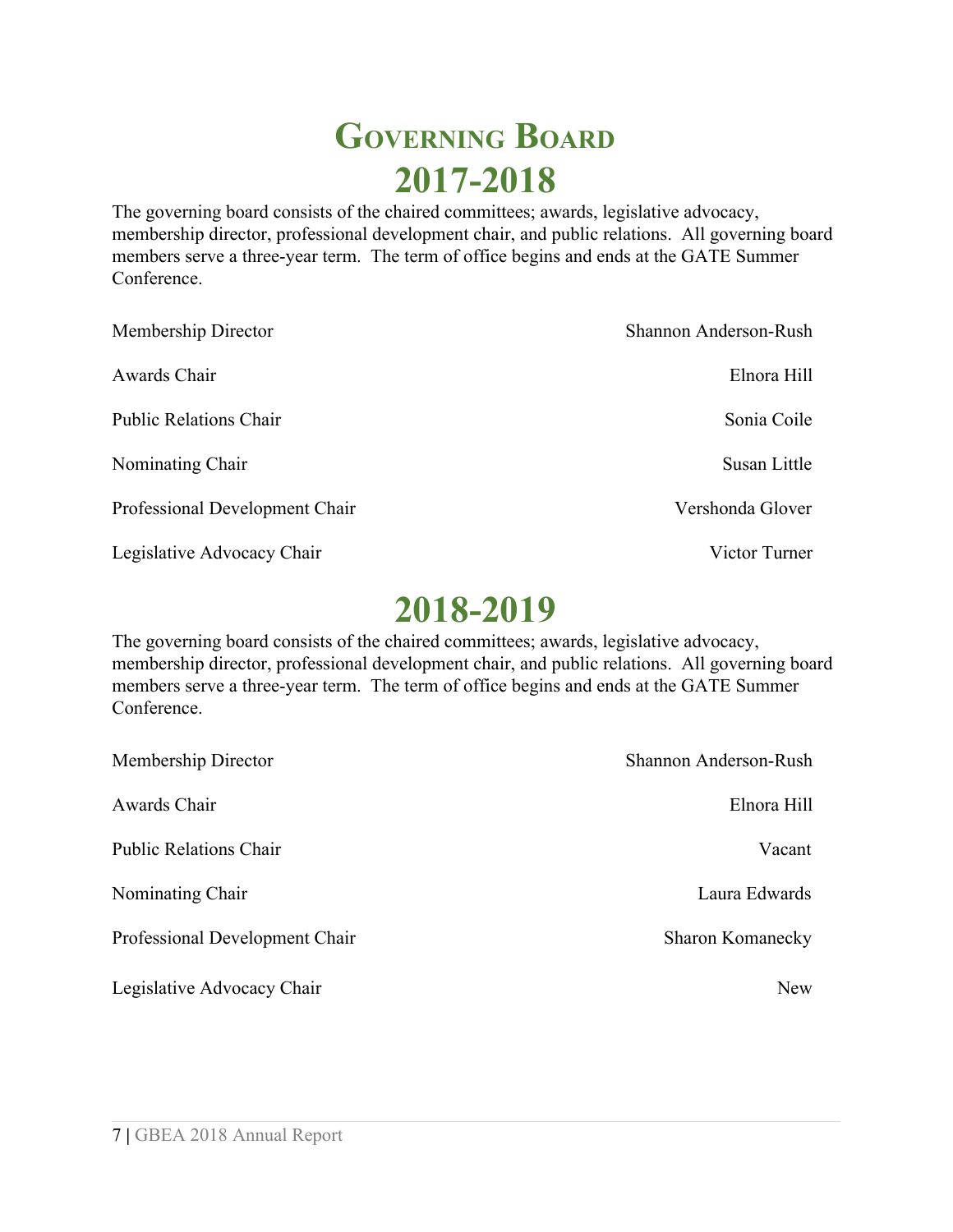## **EX-OFFICIO BOARD MEMBERS**

The ex-officio board members serve as non-voting members of the board. The Georgia Department of Education Program Specialist serves for the duration of his/her employment at the Georgia Department of Education and updates the board on trends and changes in business and information technology education. The society of Human Resources Management Representative serves for the duration of the term as advised by the Society of Human Resource Management board of directors and updates the board on trends and changes in industry.

Delda Hagin, Business & Computer Science Program Specialist Georgia Department of Education 205 Jesse Hill Jr. Drive SE Atlanta, GA 30334 470-270-4006 [dhagin@doe.k12.ga.us](mailto:dhagin@doe.k12.ga.us)

Vacant Society of Human Resource Management Representative

### **GBEA MEMBERSHIP**

Membership is extended to all persons actively engaged in, interested in, retired from, or administering business education programs and related disciplines, such as economics and computer science, enrolled in teacher-training institutions or employed in business and government activities.

Membership in GBEA can be totally unified or partially unified.

- Totally Unified Association of Career and Technical Education, Georgia Association of Career and Technical Education, National Business Education Association, Southern Business Education Association, and Georgia Business Education Association
- Partially Unified Association of Career and Technical Education, Georgia Association of Career and Technical Education, and Georgia Business Education Association

### **GBEA MEMBERSHIP STATISTICS**

**NBEA/SBEA**

Current Membership is 185 members

**ACTE/GACTE** Current Membership is 495 members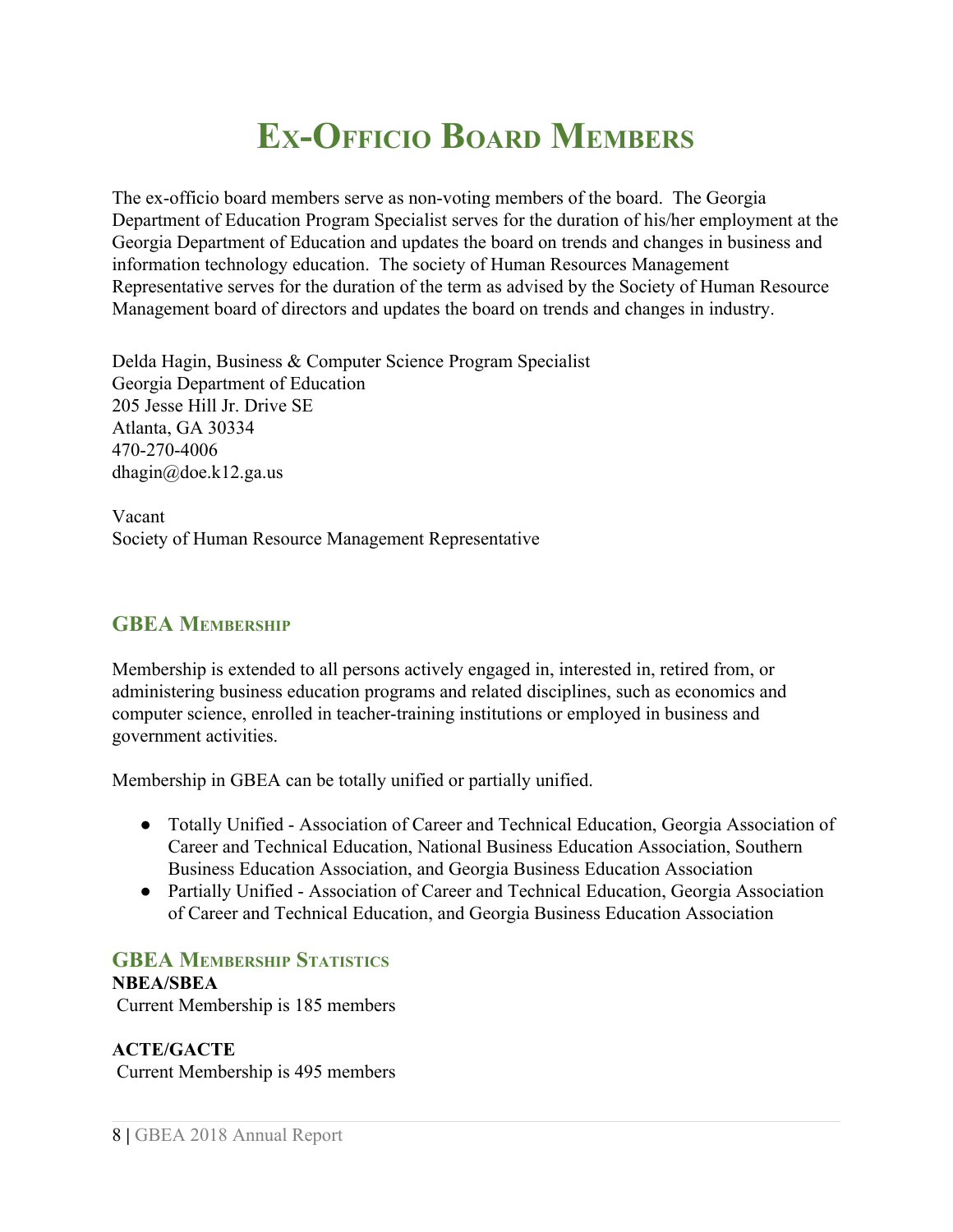## **GBEA HAPPENINGS**

### GBEA Annual Conference 2017

Our annual conference theme was "Connecting the Pieces: Student, Career, College, Achievement." The conference was held September 6-8, 2017 at the Hyatt Regency, Savannah, GA. Dr. Christopher Craft was our keynote speaker. There were 314 GBEA members in attendance.

The conference was attended by Business and Computer Science teachers, CTAE Directors and Supervisors, Career Connections/WBL Coordinators, and other educators passionate about finding relevant, successful practices and focused on:

- Curriculum Updates
- Career Cluster Coverage
- Class Projects & Free Resources for the classroom
- BEST Practices from the BEST Classrooms
- Industry Practices from Business Professionals
- FBLA: A Co-Curricular Piece
- Differentiation in the Classroom
- Technology Tools
- Active Learning Strategies
- Employability Skills and Activities

### FALCON

The sixth annual FBLA Adviser Leadership Conference (FALCON) was held Hyatt Regency, Savannah, GA on September 6, 2017. FALCON is an opportunity to help train advisers in areas such as co-curricular integration, competitive events, recognition programs, projects, and everything else Georgia FBLA. Participants will have an opportunity to share best practices, gather resources, exchange ideas, view national competitive event-winning entries, and network with other advisers. FALCON is designed for advisers of all levels of experience. A special breakout will be held for advisers with less than two years of experience.

### ACTE Region II Conference 2017

**ACTE Region II Conference September 29 - October 1, 2017** Jekyll Island Club Hotel 371 Riverview Dr, Jekyll Island, GA 31527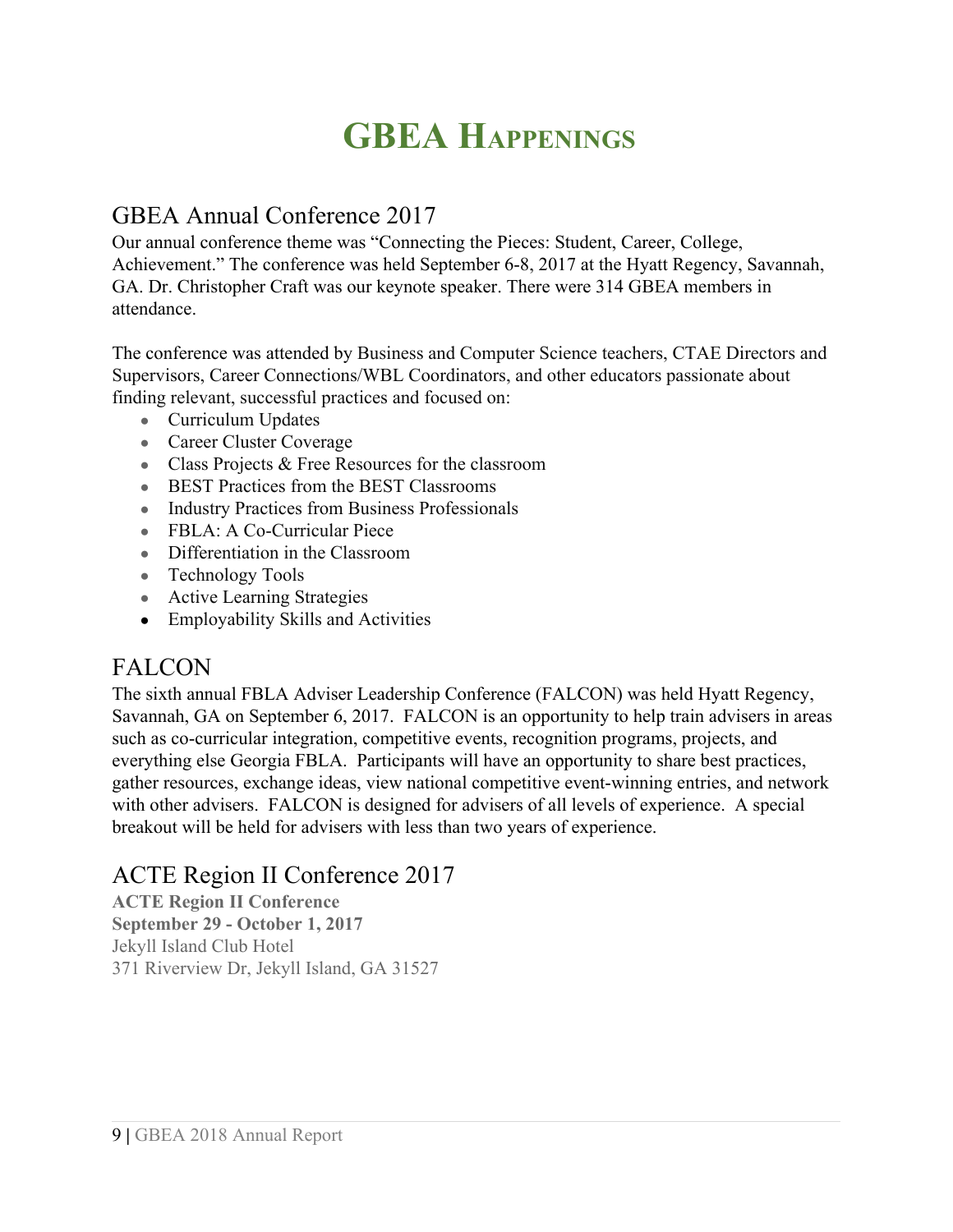### SBEA 2017 Annual Conference

**SBEA Annual Conference October 24-28, 2017** Hilton Savannah DeSoto 15 East Liberty Street, Savannah The conference was held on October 19-22, 2016 at the Hilton Resort in Myrtle Beach, South Carolina. Representatives from GBEA were present and helped with the conference.

### ACTE Vision 2017

**"Vision 2017" - Excellence in CareerTech Education December 6-9, 2017** Gaylord Opryland, Nashville, TN Registration Opens March 2017

The Vision conference was held on November 30- December 3, 2016 in Nashville, Tennessee. Representatives from GBEA were present and helped with the conference.

### Field of Dreams 2018

Field of Dreams Professional Development Opportunity was held on June 4-8, 2018. It is sponsored by the Georgia Department of Education and CTAE Resource Network. It provides exemplary professional development activities and other high quality services designed to meet the instructional career development needs of the business educators of Georgia

### 71st GACTE Summer Leadership Conference

"Taking Care of Business" July 15-17, 2018 Classic Center, Athens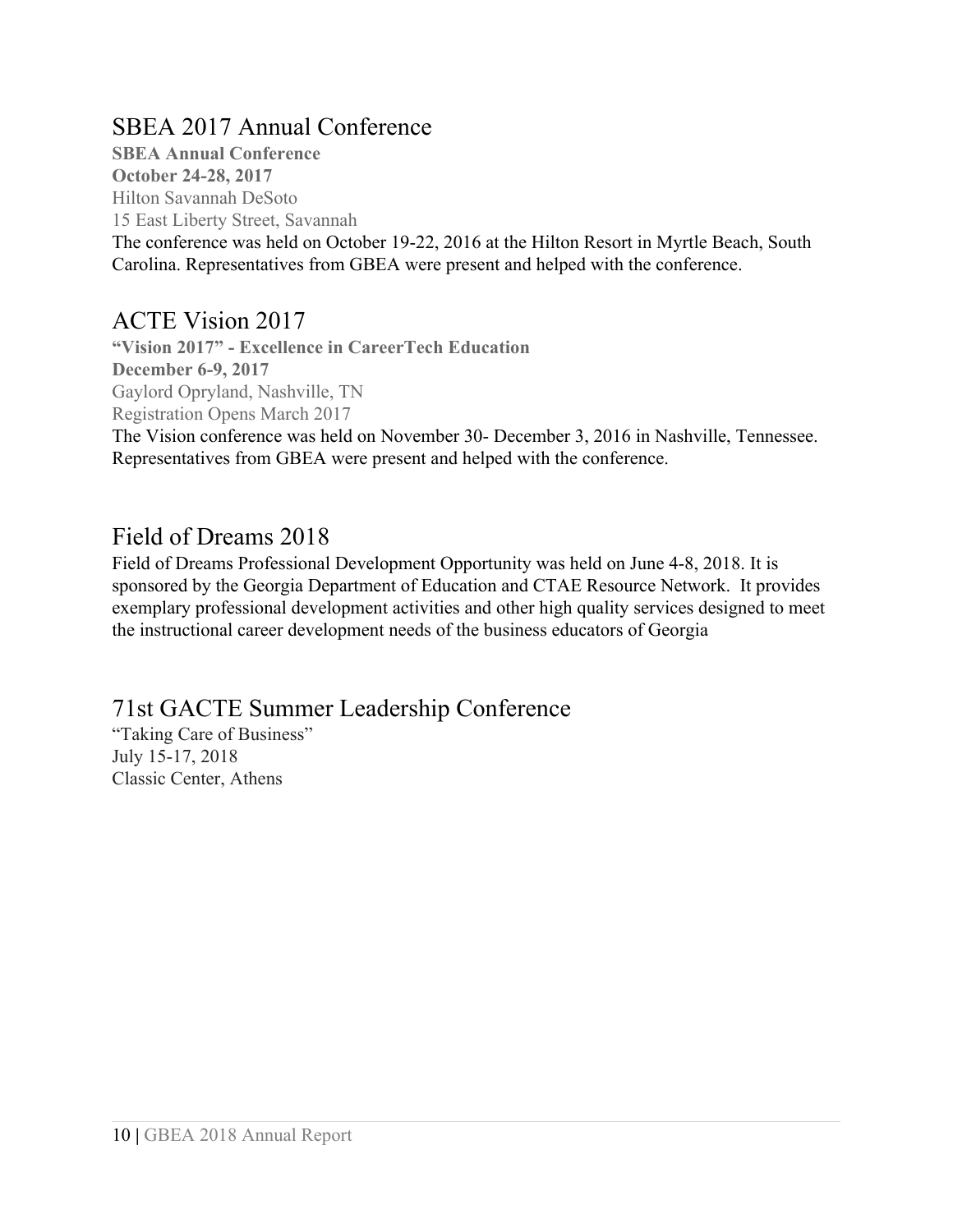## **OFFICER REPORT: PRESIDENT**

Georgia Business Education Association President's Activity Report Submitted July 2018

The Georgia Business Education Association President performed the following since July 2017:

- Secured a host hotel for the 2018 GBEA Conference.
- Coordinated with FBLA to host FALCON during our conference.
- Attended the 2017 GBEA Fall Conference on September 6-8, 2017 at the Hyatt Regency, Savannah, GA.
- Presided over Executive Board Meeting on September 5, 2017.
- Met with other GBEA officers to purchase door prizes.
- Prepared letter of welcome for SBEA conference.
- Made a Georgia basket for the silent auction during SBEA conference.
- Attended and worked in registration for the SBEA conference as well as welcomed SBEA members to conference at Opening Session.
- Presided over Executive Board Meeting on November 16, 2017.
- Attended NBEA conference in Baltimore, MD on March 27-31, 2018.
- Toured sites for the 2019 GBEA Conference.
- Presided over Executive Board Meeting on July 15, 2018
- Attended the 71st Annual GACTE Summer Conference at The Classic Center in Athens, GA July 15-18, 2018

Respectfully submitted,

Laura Edwards GBEA President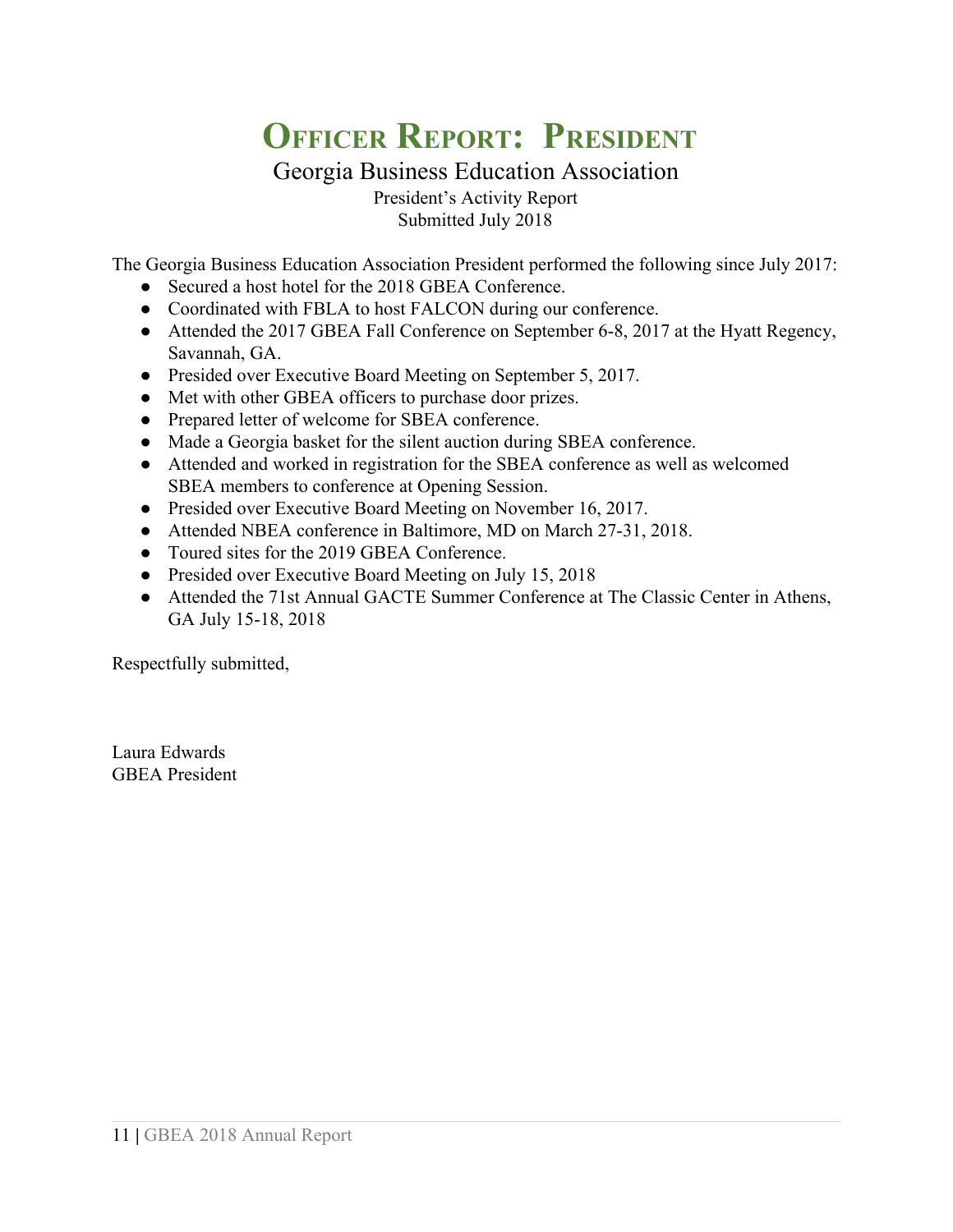## **OFFICER REPORT: PRESIDENT-ELECT**

Georgia Business Education Association President-Elect's Activity Report Submitted July 2017

The Georgia Business Education Association President-Elect performed the following since July 2017:

- Attended the 2017 GBEA Fall Conference on September 6-8, 2017 at the Hyatt Regency, Savannah, GA.
- Attended the Executive Board Meeting on September 5, 2017.
- Attended the ACTE Region II Conference on September 29 October 1, 2017 at the Jekyll Island Club Hotel, Jekyll Island, GA.
- Attended Executive Board Meeting on November 16, 2017.
- Met with the conference committee to make final decisions regarding the GBEA conference.
- Toured sites for the 2019 GBEA Conference.
- Attended the Executive Board Meeting on July 15, 2018.
- Attended the 71st Annual GACTE Summer Conference at The Classic Center in Athens, GA July 15-18, 2018.

Respectfully submitted,

Shayna Moses GBEA President-Elect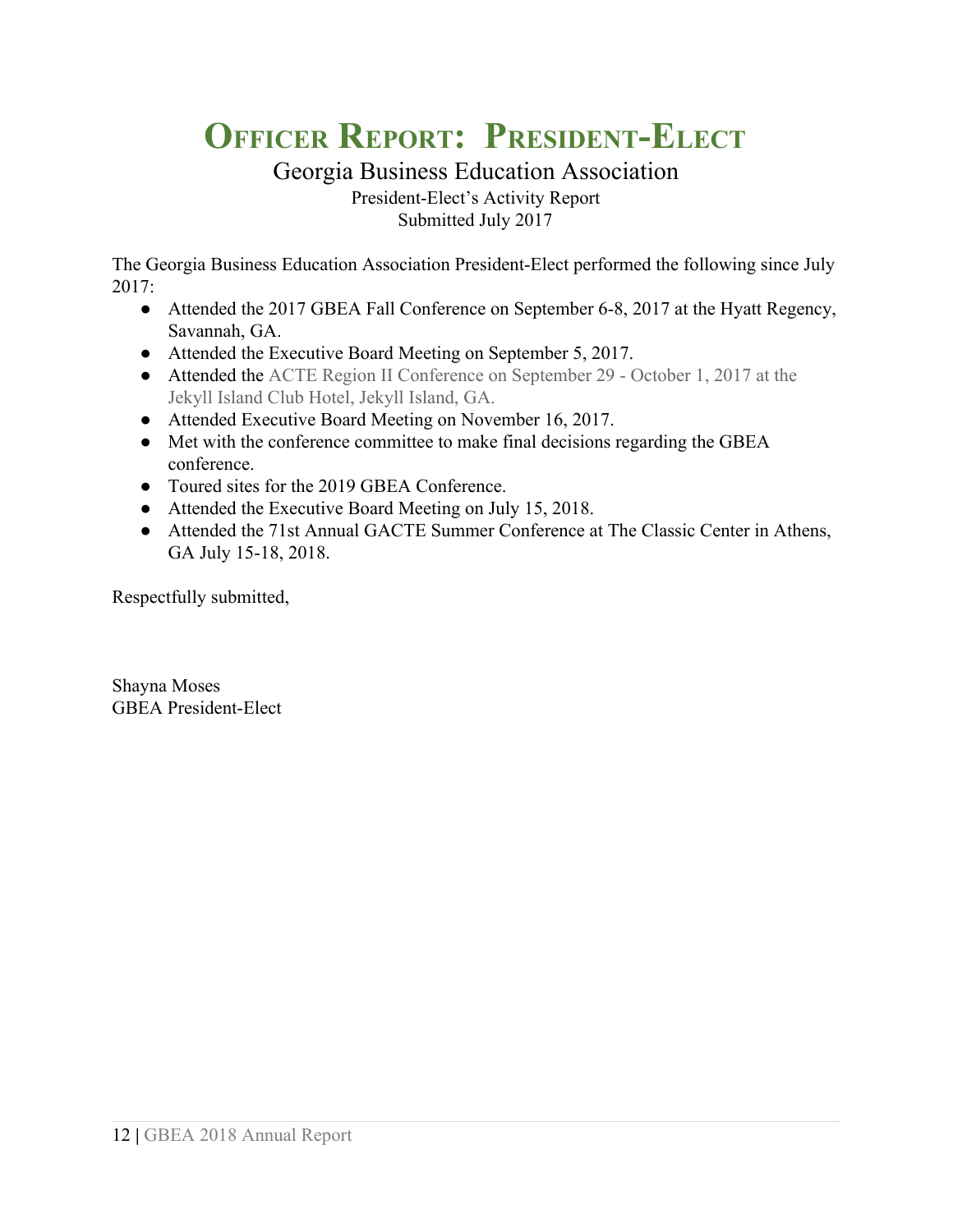## **OFFICER REPORT: VICE PRESIDENT**

### Georgia Business Education Association Activity Report Submitted July 2018

The Georgia Business Education Association Vice President performed the following since July 2017:

- Attended the 2017 GBEA Fall Conference on September 6-8, 2017 at the Hyatt Regency, Savannah, GA
- Attended the ACTE Region II Conference on September 29 October 1, 2017 at the Jekyll Island Club Hotel, Jekyll Island, GA.
- Attended the Executive Board Meeting on July 15, 2018.
- Attended the 71st Annual GACTE Summer Conference at The Classic Center in Athens, GA July 15-18, 2018.

Respectfully submitted,

Stephanie Windon GBEA Vice President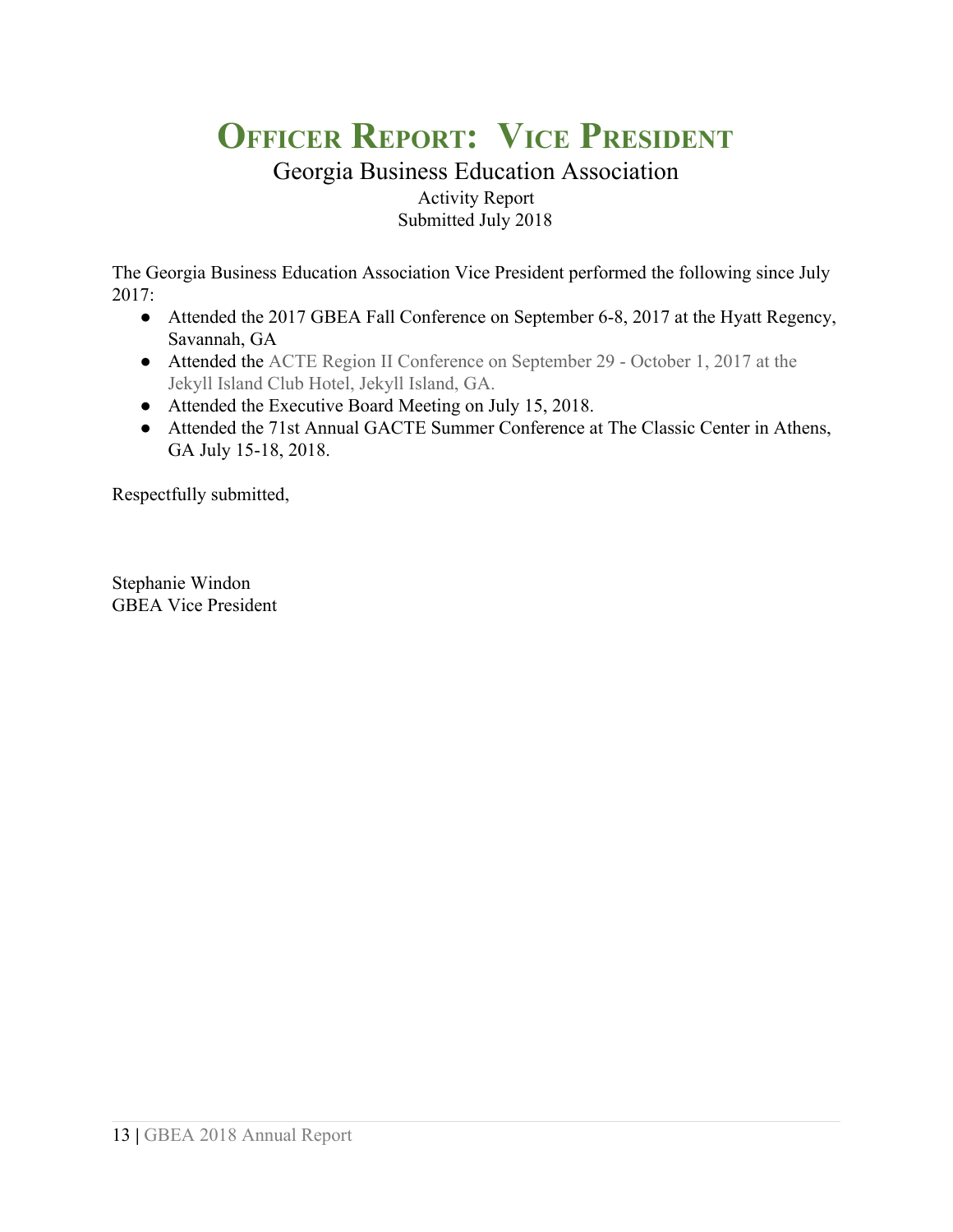## **OFFICER REPORT: MEMBERSHIP DIRECTOR**

#### Georgia Business Education Association Activity Report Submitted July 2018

The Georgia Business Education Association Membership Director performed the following since July 2017:

- Attended the 2017 GBEA Fall Conference on September 6-8, 2017 at the Hyatt Regency, Savannah, GA
	- o Organized a membership table
	- o Served as a GBEA Conference Facilitator
- Promoted and recruited for GBEA and NBEA through the year through face-to-face, email, and social media contact
	- o Contacted lapsed members every month to encourage membership
	- o Contacted members whose membership was about to expire to remind them to renew membership
	- o Contacted 604 business and information technology teachers who are not members of NBEA/SBEA to encourage membership
- Attended the SBEA conference on October 25-28, 2017 in Savannah, GA
	- o Donated money for the silent auction during SBEA conference
	- o Attended the Membership Directors and Executive Council meetings
	- o Served as a session coordinator
- Gave away 3 gift certificates to 3 new NBEA/SBEA members
- Attended the ACTE National Policy Seminar on March 4-7, 2018 in Crystal City, VA and advocated for Carl Perkins reauthorization with representatives and senators in Washington DC
- Attended NBEA conference in Baltimore, MD on March 27-31, 2018
	- o Attended the Membership Directors Meeting
- Attended the 71st Annual GACTE Summer Conference at The Classic Center in Athens, GA July 15-17, 2018

Respectfully submitted,

Shannon Anderson-Rush GBEA Membership Director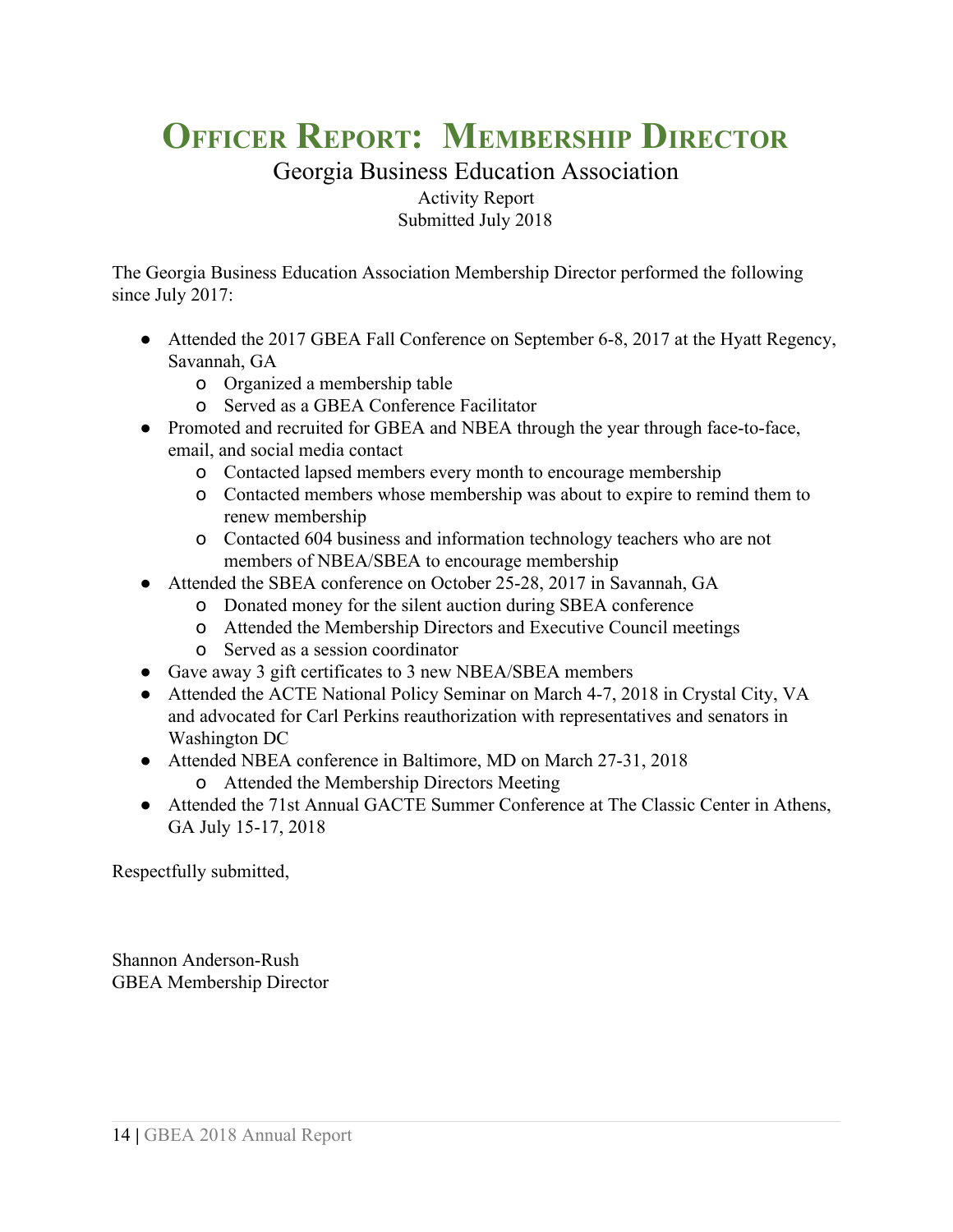### **OFFICER REPORT: TREASURER**

### Georgia Business Education Association

**Annual Financial Statement GBEA: Georgia Business Education Association 2018**

| <b>Balance of accounts from 2018</b><br>Income            | \$92,407.97     |
|-----------------------------------------------------------|-----------------|
| <b>Membership Revenue</b>                                 | \$4,140.00      |
| <b>Conference Revenue</b>                                 |                 |
| <b>Total Income</b>                                       | \$4,140.00      |
| Disbursements (list top five categories for expenditures) |                 |
| <b>Conference Expenses</b>                                |                 |
| <b>Teacher Conference Travel</b>                          |                 |
| <b>Student Scholarships</b>                               | \$8,000.00      |
| <b>Purchase of Goods</b>                                  |                 |
| <b>Match Up</b>                                           |                 |
| Postage/P.O. Box renewal/Weebly                           | \$110.00        |
| <b>Total Expenses</b>                                     | \$8,110.00      |
| Income/Loss for 2018                                      |                 |
| <b>Balance of accounts for 2018</b>                       | \$92,407.97     |
|                                                           | <b>Checking</b> |
| \$33,818.03                                               | as of 8/31/18   |
|                                                           | <b>Saving</b>   |
| \$58,520.77                                               | as of 8/31/18   |
|                                                           | paypal          |
| \$69.17                                                   | as of 8/31/18   |
|                                                           |                 |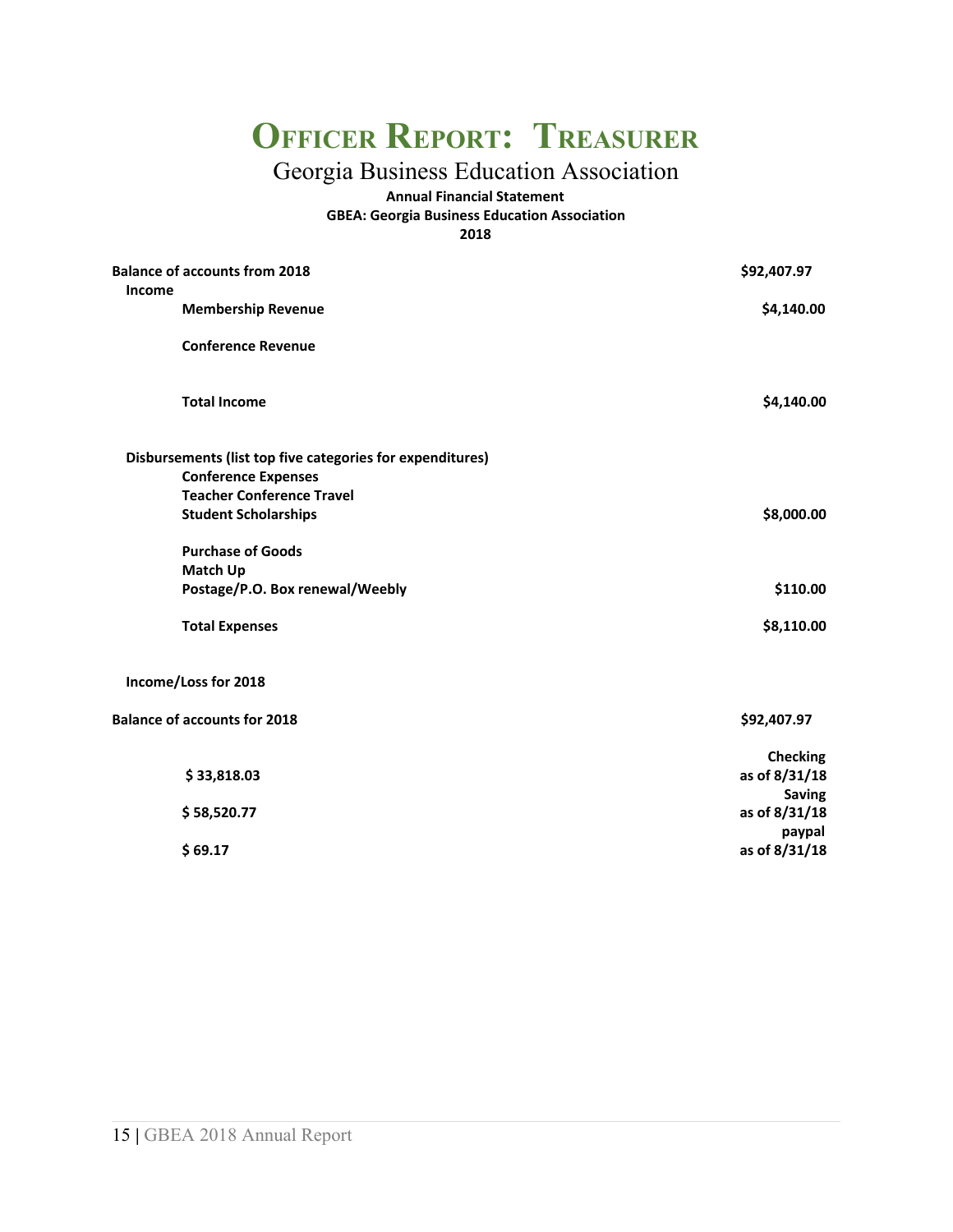## **GBEA PUBLICATIONS/ONLINE**





and national levels Effective July 2012, GBEA membership dues must be paid prough the ACTE membership application. We end **NIFORD WALLTO** concome a unified member by joining attorn, we encourage<br>pecome a unified member by joining all of your professional<br>preanizations: ACTE, NBEA, GACTE, and GBEA,<br>Please visit the following websites to join:

ganizations: ACTE, NBEA, GACTE, and Gase visit the following websites to join:<br>• ACTE Membership Application<br>• NBEA Membership Application

### **GBEA JOURNAL**

The GBEA Journal is published in an online format linked to the GBEA website. Deadline for submissions are advertised. Dr. Marilynn Skinner solicits articles for the journal. The goals of the GBEA Journal are:

- Provide Business Education teachers with up-to-date information concerning their subject and CTAE in general.
- Spotlight best practices and innovate lessons for teachers to use in their classrooms.
- Spotlight FBLA activities around the state.
- Spotlight innovative Career Connections programs around the state.
- Promote GBEA and Business Education by sharing the link with CTAE Directors and Legislators across the state.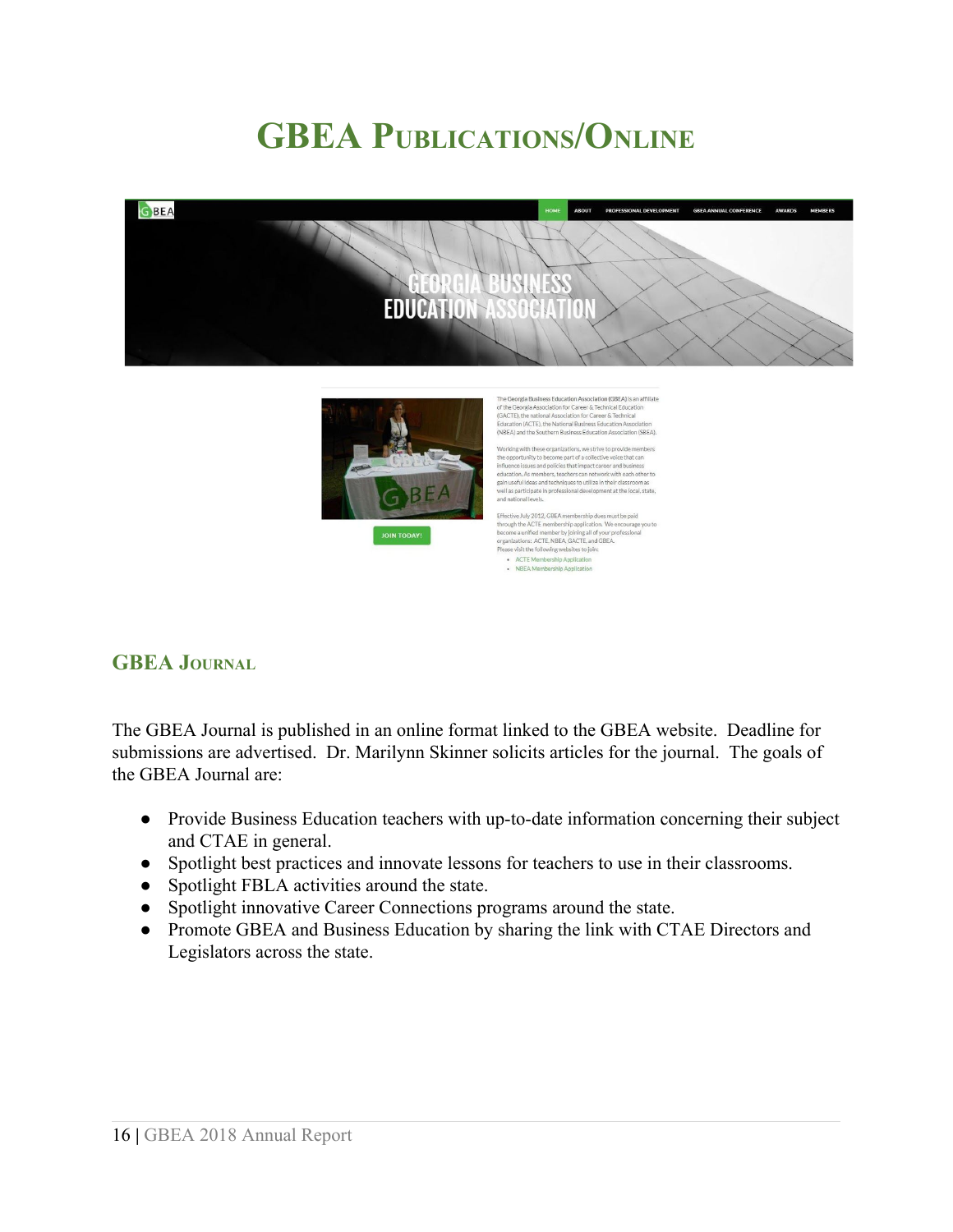### **GBEA WEBSITE**

The GBEA website, http://www.gbea-online.org/, holds updated information about on GBEA happenings. The GBEA website serves all members of the state. The site contains all the forms for membership, awards, scholarship, and annual conference information. The site also provides Board documents, legislative information, conference information, the newsletter, and links to the resources, including the association's Facebook and Twitter page. Members will also be able to register for the GBEA Fall Conference and pay online.

Information is organized in the following pages:

- **HOME**: General Welcome, Recruitment, Professional Development, Awards and Scholarships, Membership, Members
- **ABOUT**: Vision, Mission, Organization By-Laws, Executive Board, GBEA Officer Application
- **PROFESSIONAL DEVELOPMENT**: Professional Development Conference for Business, Marketing, and Computer Science Teachers
- **GBEA ANNUAL CONFERENCE**: Conference Schedule
- **AWARDS**: Awards Recipients, Teacher of the Year, New Teacher of the Year, Outstanding Teacher in Community Service, Outstanding Business & Computer Science Post-Secondary Educator, Outstanding Career Technical and Agricultural Education Administrator, Outstanding Career Guidance Counselors, Outstanding Business Partnership, FBLA-PBL Scholarship, NBEA Scholarship, Industry Certification Awards
- **MEMBERS**: Meeting Agendas, Business Meeting Minutes, Teaching Resources, Annual State Reports, GBEA Journal, Conference Files

### **GBEA SOCIAL MEDIA AND EMAIL**

GBEA has a MailChimp account to send out GBEA information on a monthly basis. Members can submit requests and "teaching tools" to be included in the online newsletter to our GeorgiaGBEANews@gmail.com address.

GBEA also maintains a social media presence through Facebook and Twitter in an effort to recruit new members and keep current members up-to-date with GBEA happenings.

**FACEBOOK**: https://www.facebook.com/GeorgiaGBEA/

**TWITTER**: https://twitter.com/gabusinessed